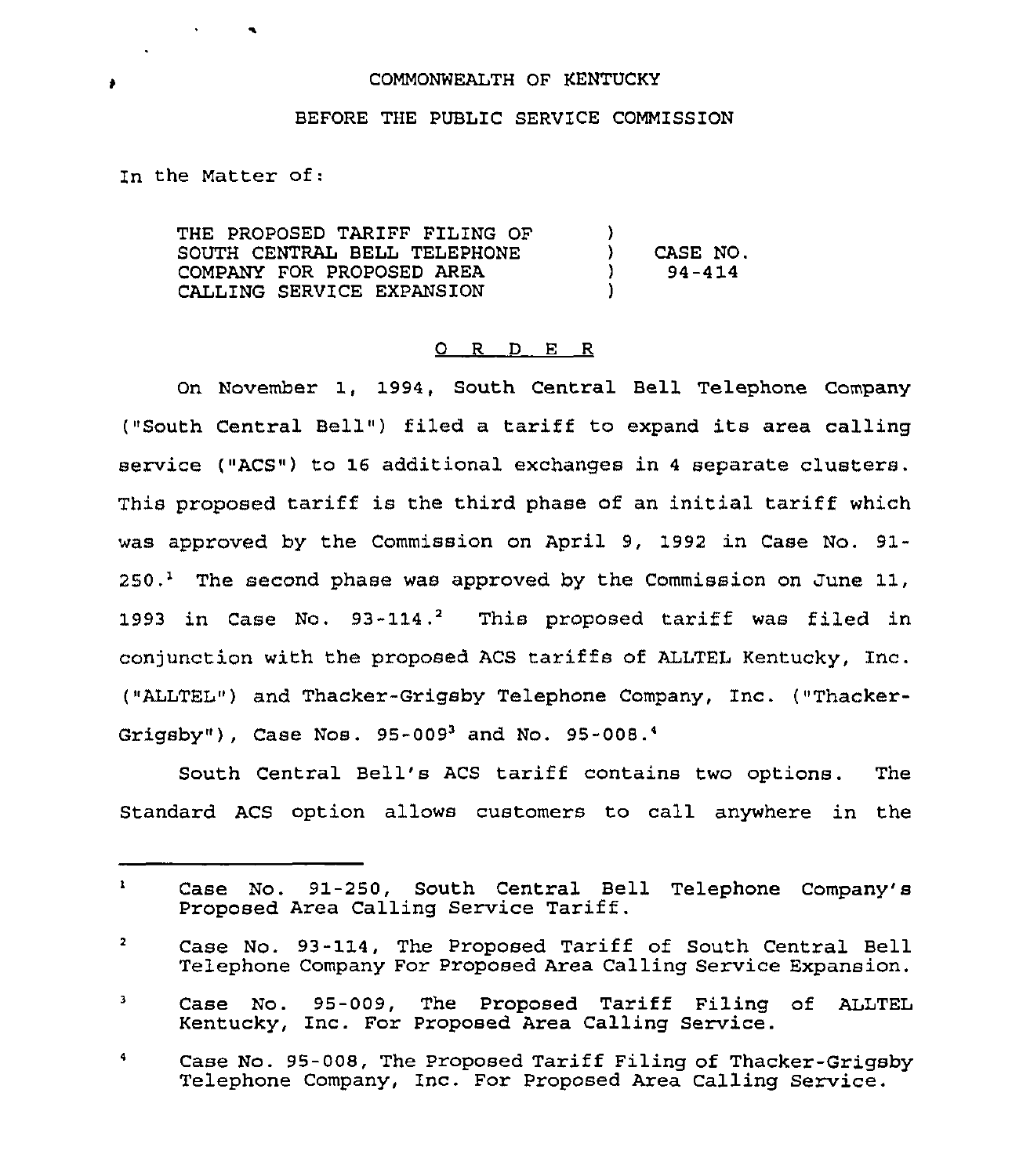designated calling area (the existing local calling area plus the extended calling area) at usage-based rates priced substantially below the current toll rates. These customers will also pay a flat rate access charge. The Premium Calling Usage service enables customers to call any location in their full local calling area on a flat rate basis. The full local calling area consists of the existing local calling area plus the extended calling area. Customers not selecting the Standard or Premium ACS option will maintain their current flat rate service in the existing local calling area and will continue to be charged for calls to the extended calling area at tariffed toll rates. South Central Bell's proposed tariff contains rates and conditions of services identical to the first two phases of ACS tariffs approved by the Commission. The ACS tariffed rates have been designed to be revenue neutral. Restrictions delineated in Case No. 91-250 shall continue to be applicable to South Central Bell.

 $\bullet$  -  $\bullet$  -  $\bullet$  -  $\bullet$ 

The Commission finds that South Central Bell's tariff proposal filed with the Commission on November 1, 1994 for expanded ACS should be approved as of the date of this Order.

The Commission, having been otherwise sufficiently advised, HEREBY ORDERS that:

1. South Central Bell's tariff proposal for expanded ACS, affecting 16 telephone exchanges, is approved for service on and after the date of this Order.

2. South Central Bell shall gather 12 months of Kentuckyspecific data for this expanded ACS as necessary to demonstrate the

 $-2-$